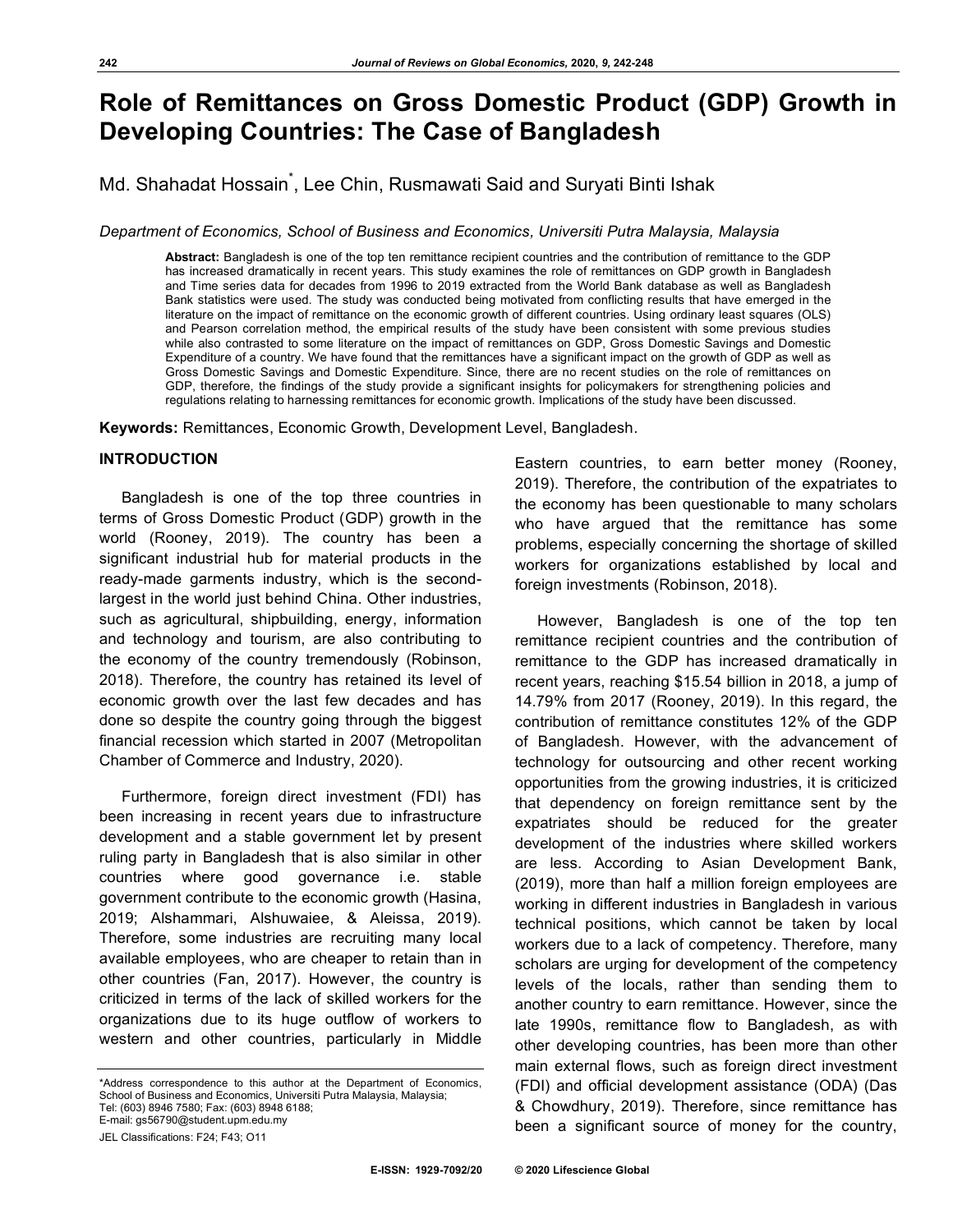academic researchers, as well as different policymakers, have expressed significant interest in understanding the effect of remittance for the growth of GDP.

However, there have been mixed findings highlighting contradictory results regarding whether the remittance on the GDP of a country plays a positive role. In this regard, the literature on macro-remittance shows a positive impact of remittance on investment and also in increasing domestic consumption of the receiving country (Glytsos, 1993; Stahl & Habib, 1989; Loxley & Sackey, 2008; Giuliano & Ruiz-Arranz, 2009). A study conducted by Adams & Page (2005) presented some positive and negative impacts of remittance that have been presented below:

Moreover, a study conducted by Clemens & McKenzie (2018) also argued against the positive impact of remittance on the GDP of a country. However, in contrast, a study conducted by Ratha (2017) supported the positive impact of remittance on the growth of an economy by increasing foreign exchange reserves, paying external debt services and using remittance as a cushion against capital flight. Meyer & Shera (2017) identified remittances as a significant source of income and a new financial phenomenon on the basis of the size of the economic impact on the world. According to the World Bank (2019), global remittance has grown by 10% to \$689 billion, including \$528 billion to developing countries. The World Bank has also forecast that the increase of global remittance in 2019 will be 3.7% to \$715 billion,

including US \$549 billion to developing countries (World Bank 2019). Thus, a significant proportion of remittance is going to be earned by Bangladesh as one of the top ten recipients of remittances in the world (World Bank 2019).

Remittance surge has been identified as the major source of money in many countries, rather than the foreign direct investment and official aid driven by immigration between developing and developed countries (Hassan, Chowdhury & Bhuyan, 2016; McKenzie, 2018). Furthermore, reduced transaction costs and the easy process of sending money due to technologies has also contributed to the increased level of remittance from developed countries (Ratha, 2017). Thus, the increasing trend of remittance in the future will remain significant; however, the question of the impact of remittance on GDP remains contradictory in the case of single countries in recent academic literature (Meyer & Shera, 2017; Ratha, 2017). In this respect, there is no academic literature in recent years relating to impact of remittance on GDP of Bangladesh to provide updated information either it has positive or negative impact. This question also remains unanswerable in the case of Bangladesh which claims a significant proportion of the world's remittance flow. Therefore, the purpose of this study is to investigate the effect of remittance on the growth of GDP per capita and whether it has a positive or negative effect.

# **LITERATURE REVIEW**

Bangladesh is one of the most populous countries with the highest number of working people being aged

|                                 | <b>Positive impacts</b>                                                                                                                                                                                                                                              | <b>Negative Impacts</b>                                                                                                                                                                                                      |
|---------------------------------|----------------------------------------------------------------------------------------------------------------------------------------------------------------------------------------------------------------------------------------------------------------------|------------------------------------------------------------------------------------------------------------------------------------------------------------------------------------------------------------------------------|
| Macro-level                     | Developing foreign exchange ability for receiving country<br>Stable and counter-cyclical                                                                                                                                                                             | Deterioration of trade balance by appreciation of local<br>currency and stimulation of import<br>Deterioration of social balance<br>High skilled workers go to developed countries<br>High economic dependency on remittance |
| In-terms of<br>household level  | Allow family to meet basic needs<br>Opening up of opportunities for investing in children's<br>education, health care, etc.<br>Loosening of constraints in family budget to invest in<br>business or savings<br>Emergency resources<br>Social security resource base | Reduction on local workplaces to be employed.<br>Rare use of remittance in productive investment                                                                                                                             |
| Regional and<br>community level | Developing local economy<br>Boost local economy<br>Financing in projects for local development                                                                                                                                                                       | Significant inequality between family members<br>High inflation                                                                                                                                                              |

|  | Table 1: Positive and Negative Impacts of Remittances |  |  |
|--|-------------------------------------------------------|--|--|
|--|-------------------------------------------------------|--|--|

Source: Adams & Page (2005).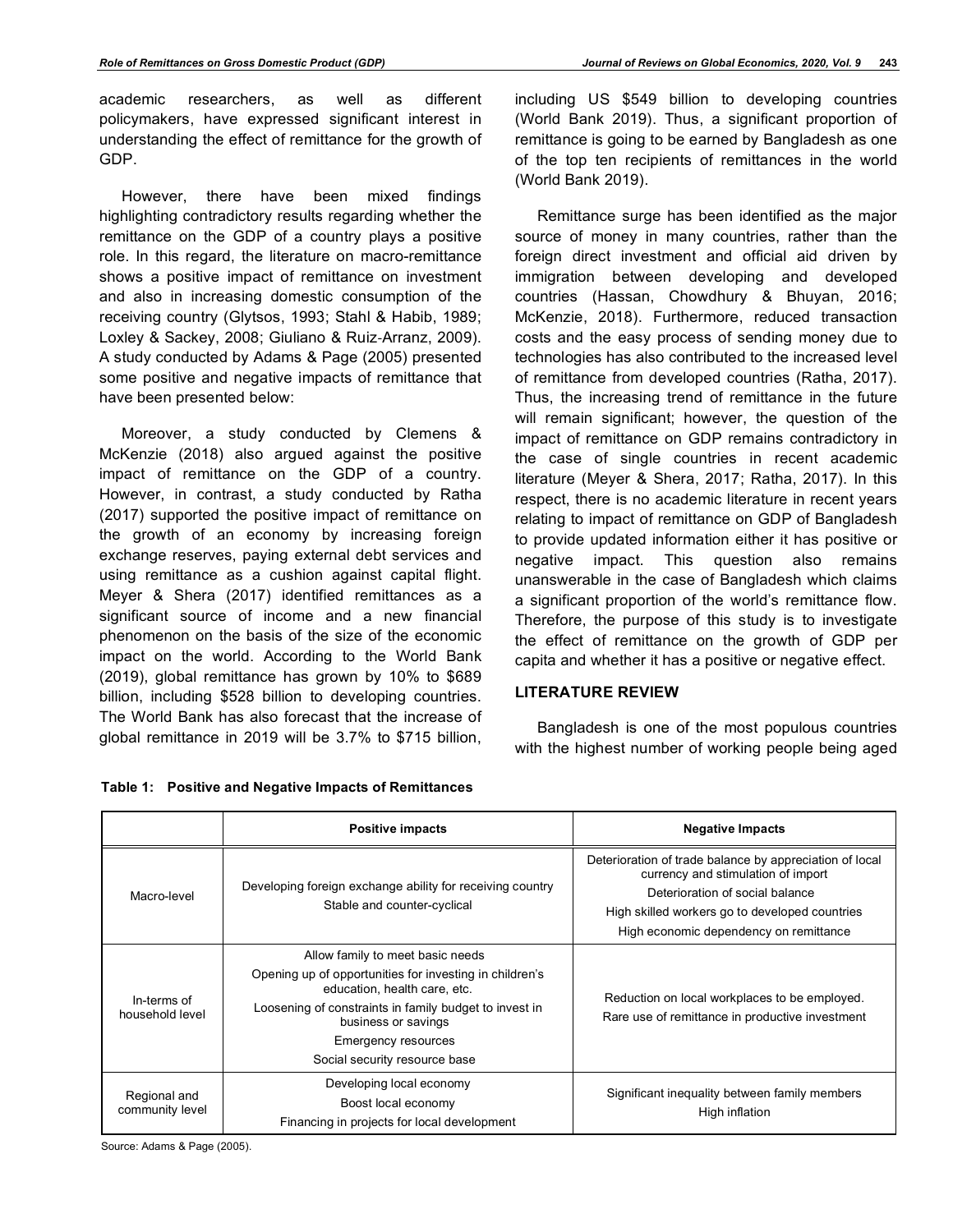between 25 and 54 years old, being about 39.73%; therefore, it has a significant opportunity to use these people inside and outside of the country for greater economic development (Liton & Molla, 2017; Indexmundi, 2018). However, a significant proportion of working aged people in Bangladesh are unemployed, either intentionally or unemotionally (Liton & Molla, 2017). Amongst them are a significant number of people who travel to emerging or developed countries, such as Malaysia, Saudi Arabia, Japan, Korea, Europe, Canada, Australia and the USA, to earn money. As a result, often many people do not return to Bangladesh, which is another significant loss for a country like Bangladesh (International Organisation for Migration, 2014).

However, the remittances sent by the expatriates are used in five main categories being repayment of loans, the purchase of land, food and clothing, home construction and savings (International Organisation for Migration, 2014). Njangang, Noubissi & Nkengfack (2018) found a positive impact of remittance on the local economy of the recipient countries because it increases the size of their local economy. This finding is also supported from the study of Adams & Page (2005). Furthermore, Siddique, Shehzadi, Manzoor & Majeed (2016) also found remittance a significant contribution on the proportion of GDP and poverty alleviation. Remittance significantly increases the local buying power and also consumption levels, which makes a rational positive impact on the multiple levels (Ratha, 2003). This is also supported from contemporary studies where the significant role of remittances has been found in different remittance recipient countries (Adams & Cuecuecha, 2013; Abadi, Techane, Tesfay, Maxwell & Vaitla, 2018; Kumar, 2019). Furthermore, Arif Raza, Friemann & Suleman (2019) and Sultonov, (2016) argued that remittance has a significant influence on higher education in recipient countries. Arif *et al*. (2019) also found that money sent by the expatriates was spent on the education of their children and other family members who contribute to the long-running development of the overall economy.

Furthermore, remittance creates a base for financial markets and monetary policy developments in the emerging countries to formulate policies and implement them on time (Giuliano & Ruiz-Arranz, 2009). Giuliano & Ruiz-Arranz (2009) argued that remittance develops credit constraints on the lower income groups of people whilst facilitating the allocation of capital and creates substitutes for the lack of financial development in

many regios (Arkhipova, & Kulikova,. 2020). Thus, the economic growth of a country is ensured. This is further supported from the study of Fayissa & Nsiah (2010) and (2013) who also established a significant relationship between remittance and the economic growth of the sixty-four countries in their academic research.

However, remittance receipts by families can reduce participation of the labour force and can also harm the tradeable goods sector by appreciating real exchange rates (Amuedo-Dorantes & Pozo, 2004; Chami *et al*., 2008; Hassan & Holmes, 2013). In this respect, Rodrik (2008) argued that real exchange rate over-valuation mainly undermines the economic growth in the long-run. In this respect, the production of tradeable goods disproportionately suffers due to market failures, as well as institutional weakness (Rodrik, 2008). Furthermore, it is also evident that in the remittance receiving countries, remittances undermine growth and productivity because these are spent on the consumption of foreign goods that are available in the market, rather than investing in productive investments (Lipton, 1980; Brown & Ahlburg, 1999; Nyasha, 2019). Nyasha (2019) explained that the negative impact of remittances on economic growth can be due to remittances that are channeled towards the consumption of nondurable goods, instead of being directed to the consumption of durable goods and productive economic activities. Barguellil, Zaiem & Zmami (2013) also found mixed results in their study about the impact of remittances on economic growth. They argued that remittances have both direct and indirect impacts on some remittance recipient countries, but those effects disappear in the case of many other countries. Thus, the effect of remittance on economic growth is contradictory and remittance may lead to the 'Dutch disease' phenomenon in countries where the inflow of remittance creates a real appreciation, or postpones depreciation, of the exchange rates (Chowdhury & Rabbi, 2014).

#### **METHODOLOGY**

Secondary research methodology was deemed for this study. Therefore, econometric analysis i.e. OLS (ordinary least squares) method was used to estimate the relationship between remittance and the GDP growth of Bangladesh so that the impact of remittance on GDP growth of Bangladesh can be investigated. Therefore, the basic model for analyzing whether remittance impacts on the GDP growth of Bangladesh is: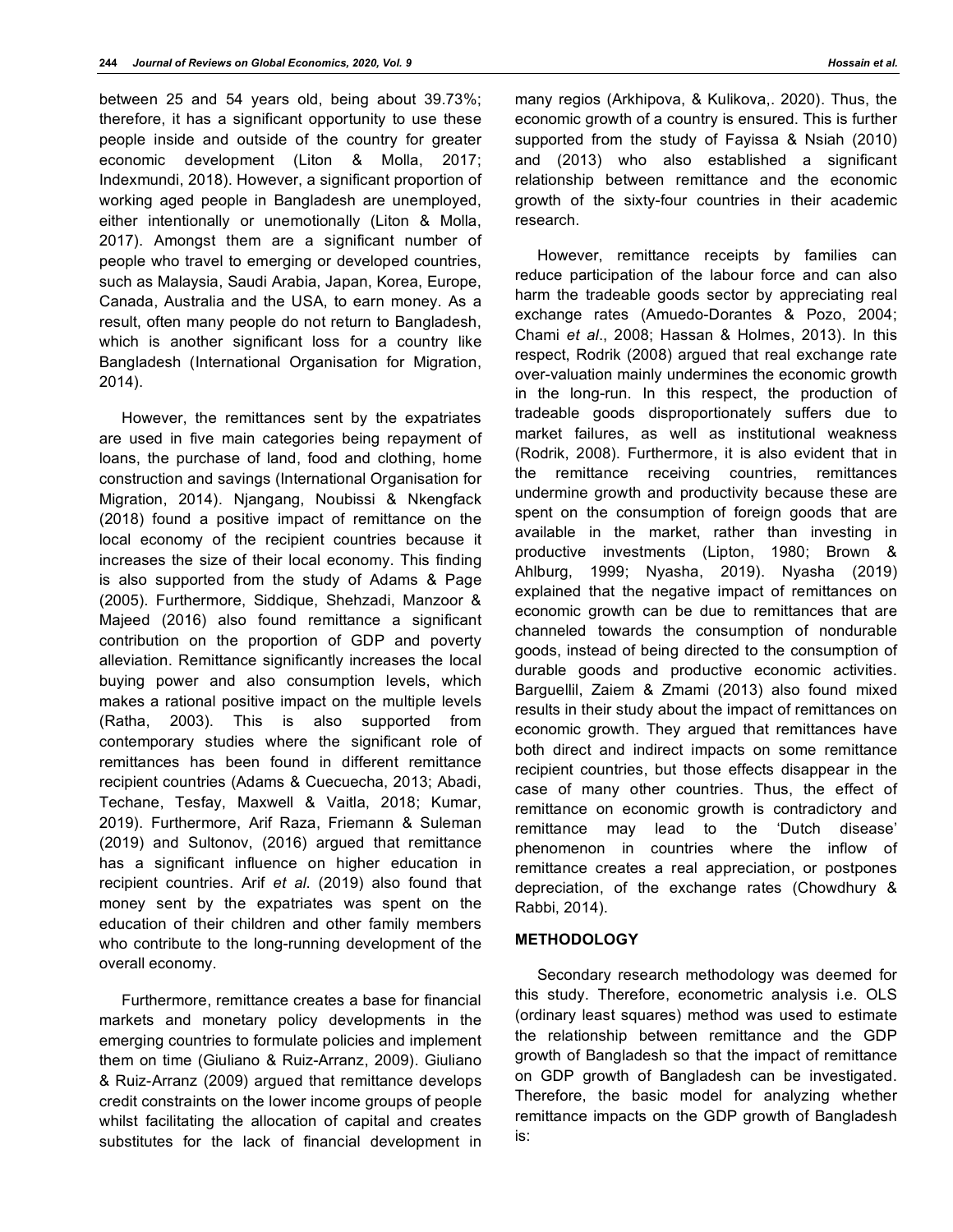$$
y_t = \beta_0 + \beta_1 \text{Rem}_t + \beta_z Z_t + u_t
$$

In this model, *y* is the GDP growth while Rem is the remittance and Z is the vector of controls.

In addition, this study also estimated the relationship between remittance and GDP growth as well other variables, such as gross domestic savings and domestic expenditure. It is because remittance is one of the significant economic indicators for Bangladesh which supports in maintaining the balance of domestic expenditure and the gross domestic savings. However, in this respect, this study used the Pearson's correlation coefficient to explore the relationship between remittance and GDP through the formula presented below:

$$
r = \frac{\sum_{i=1}^{n} (x_i - \bar{x})(y_i - \bar{y})}{\sqrt{\sum_{i=1}^{n} (x_i - \bar{x})^2} \sqrt{\sum_{i=1}^{n} (y_i - \bar{y})^2}}
$$

In this respect, the r is the Pearson's correlation coefficient, X is the remittance, Y is GDP,  $\overline{x}$  is the mean of X, the  $Y$  is the mean of Y, and i is the numbers of years. It is also significant to mention that the value for the correlation coefficient ranges between -1 (total negative correlation) and +1 (total positive correlation). This is also a similar technique which has been applied

|  | to evaluate the relationship between remittance and |  |  |
|--|-----------------------------------------------------|--|--|
|  | gross domestic savings expenditure.                 |  |  |

## **RESULTS AND ANALYSIS**

In Table **2** the OLS results show that remittance has an impact on the GDP growth of Bangladesh. It is also similarly identified from the Pearson correlation results which shows the relationship between remittances, GDP growth and other variables. The selected data has been presented in Appendix 1. The results show that remittance can impact on GDP growth as well as the other variables, for example gross domestic savings and also domestic expenditure from 1995 to 2019. It is evidenced from the correlation coefficient result that the difference between remittance and GDP is 0.986\*\*. Thus, it shows that the GDP is positive as well as significantly correlated with the remittance sent by the expatriates of Bangladesh. Furthermore, the report shows that the gross domestic savings, as well as the domestic expenditure, in Bangladesh are also positively and significantly correlated with the remittance. Based on these results, it can be argued that remittance has significant influence on the various macroeconomic variables, for example domestic expenditure and gross domestic savings in the case of Bangladesh. The results found in this study have been

| <b>Regression Statistics</b> |             |  |  |  |
|------------------------------|-------------|--|--|--|
| Multiple R                   | 0.963106747 |  |  |  |
| R Square                     | 0.927574606 |  |  |  |
| Adjusted R Square            | 0.916710797 |  |  |  |
| <b>Standard Error</b>        | 1687.633774 |  |  |  |
| Observations                 | 24          |  |  |  |

| <b>ANOVA</b>              | df             | SS                    | MS            | F           | <b>Significance F</b> |
|---------------------------|----------------|-----------------------|---------------|-------------|-----------------------|
| Regression                | 3              | 729532087.9           | 243177362.6   | 85.38207945 | 1.42015E-11           |
| Residual                  | 20             | 56962155.1            | 2848107.755   |             |                       |
| Total                     | 23             | 786494243             |               |             |                       |
|                           | Coefficients   | <b>Standard Error</b> | t Stat        | P-value     | Lower 95%             |
| Intercept                 | -1967.915336   | 947.9414767           | -2.075988217  | 0.051003871 | -3945.286607          |
| GDP                       | -0.047069272   | 0.016644297           | -2.827952026  | 0.010393421 | $-0.081788667$        |
| Gross Domestic<br>Savings | $-0.320775194$ | 0.127197387           | $-2.52186936$ | 0.020263416 | $-0.586104294$        |
| Domestic<br>Expenditure   | 0.280089635    | 0.050002491           | 5.601513618   | 1.75326E-05 | 0.175786266           |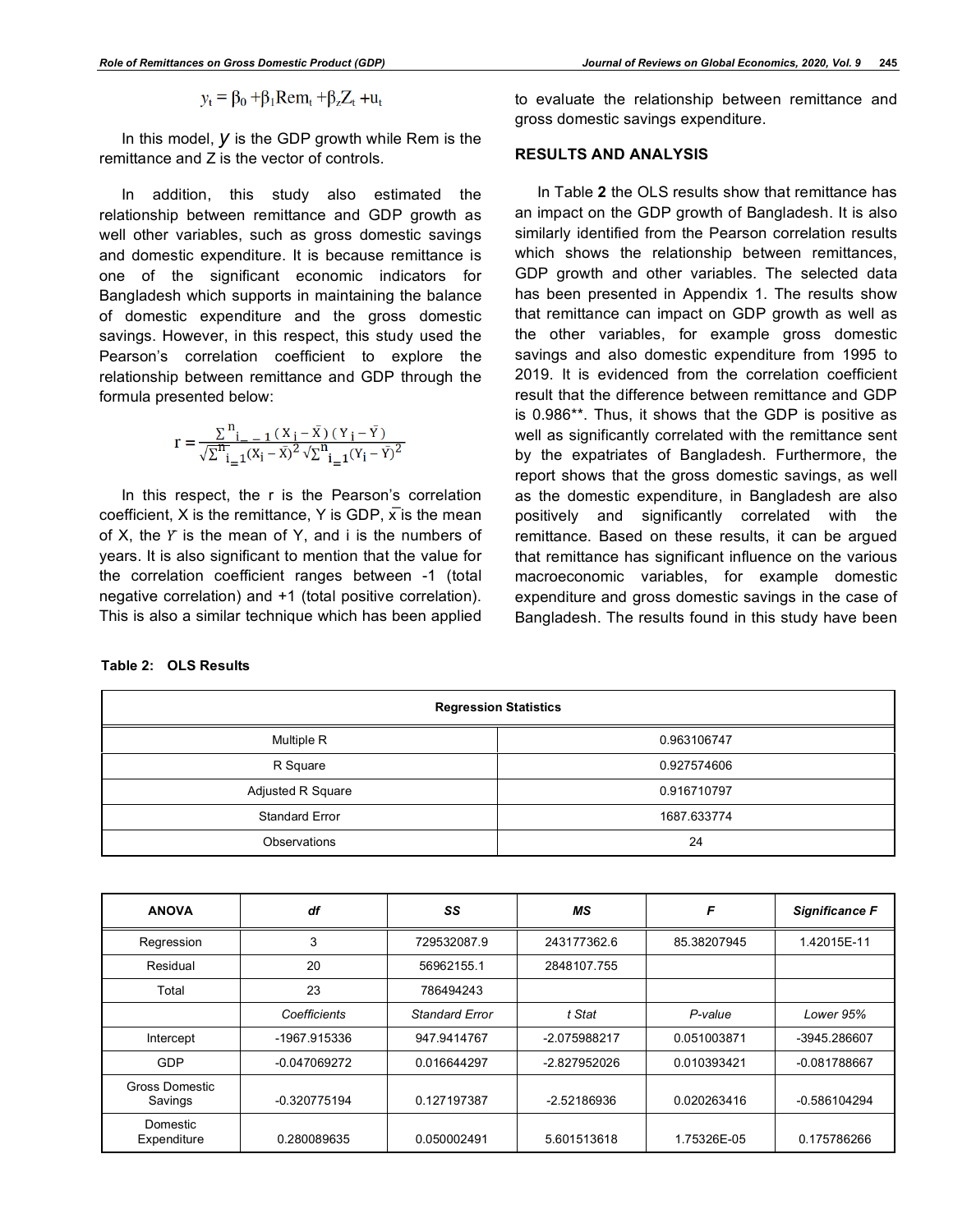|                        | Year        | Remittance  | <b>GDP</b>  | <b>Gross Domestic Savings</b> | <b>Domestic Expenditure</b> |
|------------------------|-------------|-------------|-------------|-------------------------------|-----------------------------|
| Year                   |             |             |             |                               |                             |
| Remittance             | 0.972015843 |             |             |                               |                             |
| <b>GDP</b>             | 0.860119667 | 0.844495766 |             |                               |                             |
| Gross Domestic Savings | 0.912832975 | 0.90140407  | 0.949933151 |                               |                             |
| Domestic Expenditure   | 0.928807269 | 0.934395479 | 0.958130967 | 0.989454862                   |                             |

**Table 3: Relationship between Remittance and Selected Variables**

consistent with some previous studies that have also found that remittance has either a positive impact or a positive or significant relationship with the GDP growth and other variables of a country's economy (Lipton, 1980; Ahlburg, 1991; Brown & Ahlburg, 1991; Chami *et al*., 2005).

However, the results of this study are not consistent with the study conducted by Nyasha & Odhiambo (2019) in the perspective of South Africa, where the remittance is one of the most significant sources of national income, but they found that there was no positive relationship between remittance and GDP growth. However, the use of remittance is one of the significant issues to ensure money is used appropriately to achieve the best results from its use (Das & Chowdhury, 2019). Therefore, remittance could play different roles in different economies or countries where the governance and systematic government aspects could be different (Das & Chowdhury, 2019). The results of this study are also found to be similar and consistent with previous similar studies conducted which relate to Bangladesh. In this respect, the results have been found consistent with the findings of Hassan & Shakur (2017) who have conducted a study on the non-linear effects of remittance on the per-capita GDP. Furthermore, the results of this study are also consistent with the study conducted by Das & Chowdhury, (2019) on the macroeconomic impact of remittance in Bangladesh. They have also found that remittance has an impact on the economic growth of the economy.

# **CONCLUSIONS AND IMPLICATIONS**

Overall, the findings of the study reveal that remittances in the case of Bangladesh have a significant impact on the growth of the GDP as well as other variables. However, in this respect, the productive appropriate use or utilization of the remittance has been effective to the continuous economic growth of the country. Our findings have suggested that remittance has been effective for the

last two decades in the case of GDP growth but it was negative during the eighties (Mahmud & Osmani, 1980). In this respect, the effective use of remittance over the last two decades, during a time when Bangladesh experienced technological and infrastructural development, is associated with the fact that the growth of the GDP is the fastest process in South Asia.

The findings of the study would be effective for policymakers with a better understanding about the impact of remittance on the GDP, as well as awareness regarding the efficient usage of the remittance for the growth of GDP. In this respect, the government of Bangladesh can promote the investment processes from remittance as well as improve the policies surrounding remittance to increase the inflow from expatriates. Although the government of Bangladesh has already identified and realized that remittance is a significant source of funding for various projects, the marginal use of remittance by the families is still not very productive in being used in household functions (Das & Chowdhury, 2019). Therefore, this study suggests that the country should formulate policies for the proper use of remittances as well as the manpower exporting policies. As a result, the manpower skills and their demand in the developed countries in good jobs would be increased and they could send much more money into the country. In addition, Bangladesh could also create strong bilateral relationships with the countries where many expatriates are working and from where they are sending a significant amount of money. Moreover, the country should increase the bargaining power with the countries where the manpower is being sent to work so that those countries can arrange secure and safe workplaces as well as offering dignity in their actions.

#### **RESEARCH LIMITATIONS AND FUTURE DIRECTION**

Like many other research papers, this study has also some limitations that also warrant attention when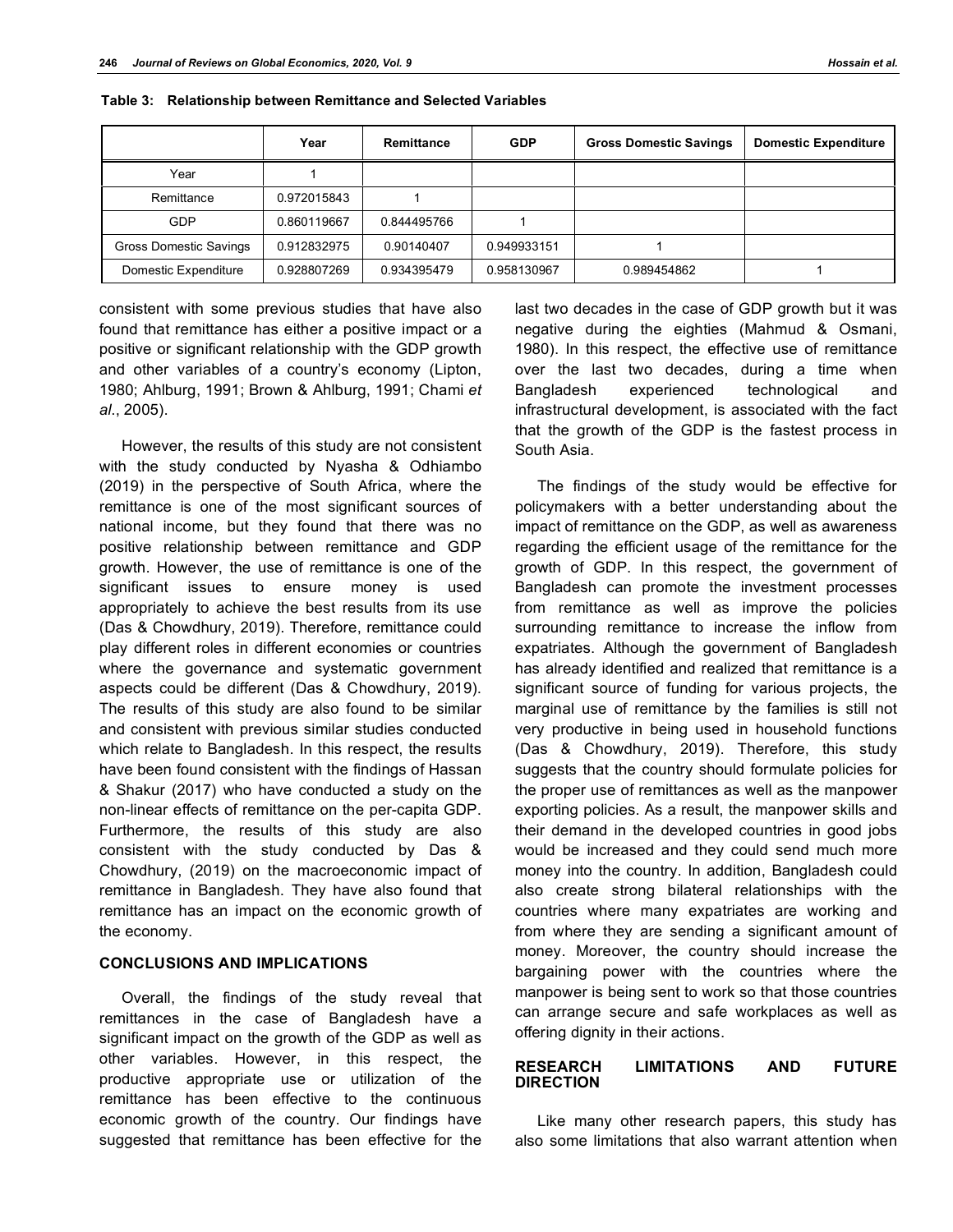| Years | Remittance<br>(Million US\$) | <b>GDP</b><br>(Million US\$) | <b>Gross Domestic Savings</b><br>(Million US\$) | <b>Domestic Expenditure</b><br>(Million US\$) |
|-------|------------------------------|------------------------------|-------------------------------------------------|-----------------------------------------------|
| 1996  | 1217                         | 55328                        | 6532                                            | 36618                                         |
| 1997  | 1475                         | 57812                        | 7975                                            | 37610                                         |
| 1998  | 1525                         | 60805                        | 8875                                            | 38108                                         |
| 1999  | 1706                         | 63645                        | 9152                                            | 39085                                         |
| 2000  | 1949                         | 67013                        | 10234                                           | 40032                                         |
| 2001  | 1882                         | 70416                        | 10177                                           | 40236                                         |
| 2002  | 2501                         | 73115                        | 11051                                           | 40572                                         |
| 2003  | 3062                         | 76580                        | 11962                                           | 44930                                         |
| 2004  | 3372                         | 80593                        | 13299                                           | 47944                                         |
| 2005  | 3848                         | 85860                        | 14041                                           | 51224                                         |
| 2006  | 4802                         | 91589                        | 14895                                           | 52516                                         |
| 2007  | 5998                         | 98054                        | 16103                                           | 58828                                         |
| 2008  | 7915                         | 103951                       | 17317                                           | 69303                                         |
| 2009  | 9689                         | 109195                       | 20489                                           | 76422                                         |
| 2010  | 10987                        | 115279                       | 23623                                           | 85439                                         |
| 2011  | 11650                        | 128638                       | 25527                                           | 95553                                         |
| 2012  | 12843                        | 133356                       | 27304                                           | 98332                                         |
| 2013  | 14461                        | 149997                       | 31751                                           | 109265                                        |
| 2014  | 14228                        | 172885                       | 38109                                           | 125467                                        |
| 2015  | 15317                        | 195079                       | 41891                                           | 141310                                        |
| 2016  | 14931                        | 221415                       | 55349                                           | 153064                                        |
| 2017  | 14376                        | 249724                       | 63253                                           | 168037                                        |
| 2018  | 15545                        | 274025                       | 62573                                           | 194032                                        |
| 2019  | 18328                        | 347991                       | 65527                                           | 205927                                        |

| Appendix 1: | Remittance and some Macroeconomic Variables of Bangladesh from 1996-2019 |  |
|-------------|--------------------------------------------------------------------------|--|
|-------------|--------------------------------------------------------------------------|--|

Source: World Bank (2019) and Bangladesh Bank (2019).

interpreting the findings for example the paper does not include impact of the remittances on the microeconomic factors. However, in future researches these limitations could be overcome. Therefore, the further research based on the findings of this study should focus on the growth consequences of reverse flows related to remittances. Furthermore, in future some studies can be conducted relating to the impact of remittance on the education of children of remittance sender. Moreover, it is also proposed that a study that identifies which economic indicator is most influenced by the remittances, what people are doing with the money they receive – they save, consume, or invest the money and how the money impact on their households and their wellbeing in Bangladesh. Finally, this study could be extended for other countries which are the earner of remittance every year.

#### **REFERENCES**

- Abadi, N., Techane, A., Tesfay, G., Maxwell, D., & Vaitla, B. (2018). *The impact of remittances on household food security: A micro perspective from Tigray, Ethiopia* (No. 2018/40). WIDER Working Paper. https://doi.org/10.35188/UNU-WIDER/2018/482-7
- Alshammari, N., Alshuwaiee, W., & Aleissa, N. (2019). Does "Good" Governance Promote Economic Growth According to Countries' Conditional Income Distribution. *Journal of Reviews on Global Economics, 8*, 1046-1061. https://doi.org/10.6000/1929-7092.2019.08.91
- Adams Jr, R. H., & Cuecuecha, A. (2013). The impact of remittances on investment and poverty in Ghana. *World Development*, *50*, 24-4. https://doi.org/10.1016/j.worlddev.2013.04.009
- Adams Jr, R. H., & Page, J. (2005). Do international migration and remittances reduce poverty in developing countries?. *World development*, *33*(10), 1645-1669. https://doi.org/10.1016/j.worlddev.2005.05.004
- Ahlburg, DA. 1991. Remittances and their Impact: A Study of Tonga and Western Samoa. Pacific Policy Paper 7, National Centre for Development Studies.